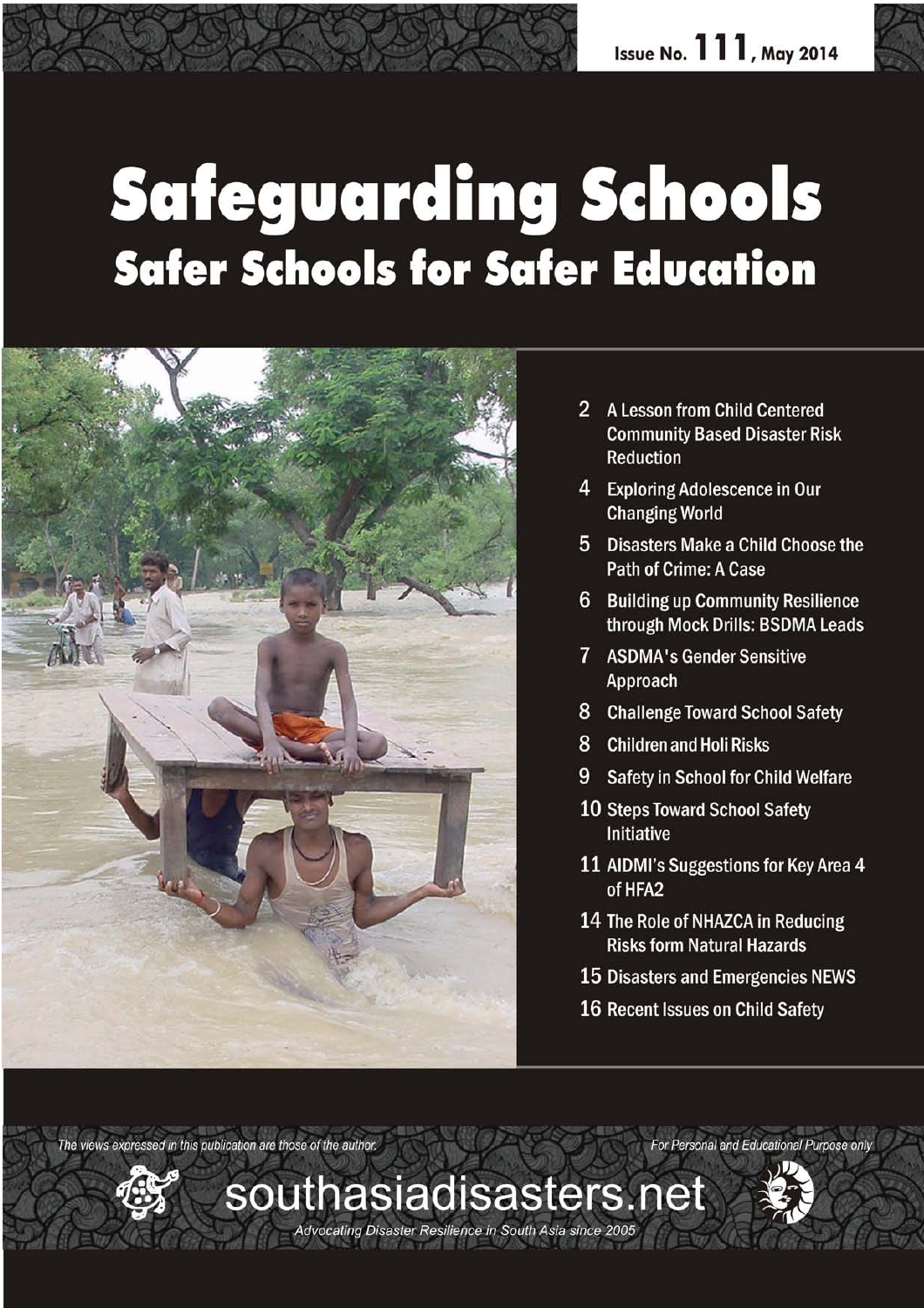

Thildren spend the major part of their day at schools. Therefore, any concerted effort to enhance the resilience of children to disasters must focus on making schools safer from the adverse impact of disasters. This issue of *Southasiadisasters.net* focuses on the key policies, strategies and practices related to the important theme of school safety.

Apart from important policies related to school safety and child welfare in disaster situations, this issue also consists of the experiences and lessons learnt by organizations that are involved with school safety campaign in India and beyond. Engagingly written and meticulously researched, this issue seeks to underscore the role of school safety for overall development of children. A must read for all interested in this important area.

#### CHILDREN AT RISK

### A Lesson from Child Centered Community ABOUT THIS ISSUE Based Disaster Risk Reduction

There are around more than 450 million children in India. Like any part of the world, after the convention on the Rights of Child, the focus on the overall development of children has, increased in India as reflected by laws related to the protection of the rights of children like PCPNDT Act-1994, care and protection of children Act, the Right to Education-2005 and other acts. To make these laws more effective the Government brought The National Plan of Action for Children 2005. This plan has been divided into four sections-namely child survival, child development, child protection and child participation with the objective of improvement in the life of all children without any discrimination based on gender, class, caste, race, religion and legal status to ensure equality. India has certainly marched ahead in fulfilling its commitment for ensuring quality life for children but what it has still to achieve for its children is matter of grave concern.

Abuse of the rights of children, child trafficking, child labor, sexual exploitation, girl-child marriage, school drop-out to name a few are some indicators which tell the story of the backward status of children in India. Children are at the receiving end of growth and development. It is the situation in normal time. Children's lives becomes more miserable even inhuman at the time of any disaster.

Children living in Bihar live in more vulnerable conditions due to the geosocio-economic condition of the region and the environment the children live in. Bihar being multi disaster prone area, all 38 districts prone to one or more than one disasters, have to face the challenge of sustainable and inclusive development. Challenges for inclusive growth/development increase for a vulnerable community like children who are themselves neither well capacitated nor have



Bal Panchayat meeting.

<sup>2</sup> *southasiadisasters.net* May 2014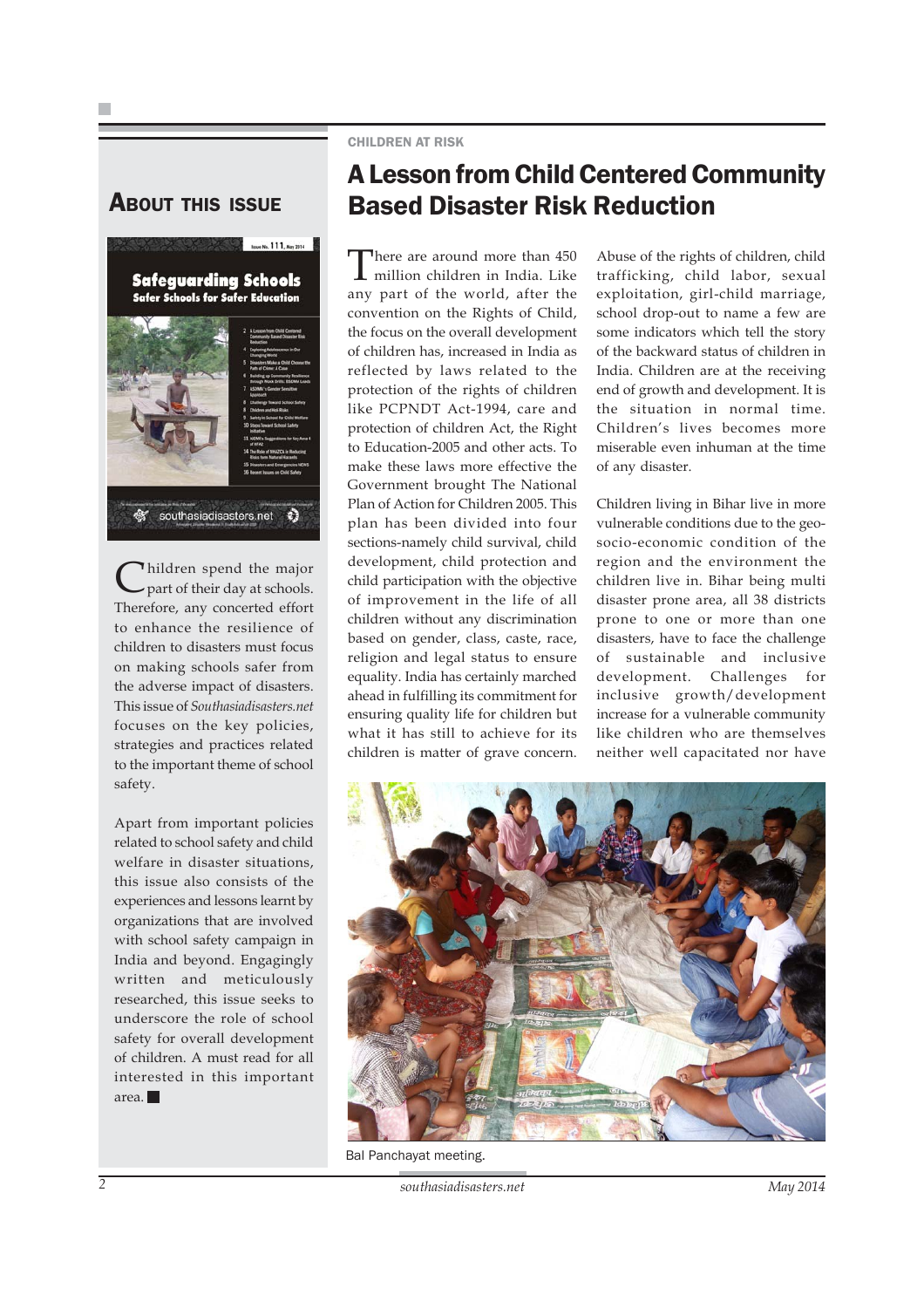sufficient/effective institutional support. Children are among the most vulnerable and are exposed to higher risks in the event of a natural hazard. They suffer inordinately in all phases of disaster and are invisible in most disaster recovery and rehabilitation processes. Increase in frequencies and severity of disaster further exacerbated the problem of children. So the challenge is to protect the rights of development of children. This challenge multiplies in the state like Bihar-Multi prone disaster region.

In this back drop one initiative namely **Child Centered Community Based Disaster Risk Reduction** approach has been adopted to build resilience among vulnerable children and communities. The main objective is to increase the capacity of children community not only to face the given situation of life but also come out of it. Strategic intent is to make children active participants in their development either in normal or in disaster-time. Mobilization, organization and leadership development among children are key strategies.

Child welfare groups have been formed. The child centered approaches strengthen through the process of empowering institution like schools-center of learning and link between the children and community (disaster Risk reduction begins at School-World Disaster Reduction Campaign-2006-07) Child centered welfare groups have been formed and capacitated to ensure children safety, security and protection during emergency. There are other children based groups like, village level children groups, child protection committees, BAL Panchayats, task forces and so on. Through all these groups, committees, task forces, children are playing pivotal role in decision making for emergency response and development work for the children.



First aid by children.

They are emerging as young leader for DRR. These children help local institutions to take decision or make policy which is child friendly and make children disaster-resilient. Children participate in the decision making meeting at community level through the representatives of child-groups.

At village level there is child group known as Baal panchayat. Children above and 7 years and below 18 years are the members of these Baal panchayat (child group at the village cluster level) 15 members in Child Groups (ratio 50:50) and 3 active members from child groups chosen to BAL Panchayat, Baal Panchayat members are 36. Each Baal Panchayat has its own cabinet consisting of ministers with specific roles and responsibilities for child center disaster risk reduction. Child protection committee has been formed at Panchayat level. This group participates in decision making meeting with local institution for incorporation of issues in their decision relating to DRR at community level as well as school level which related to child safety, security, dignity and development.

Mainstreaming of children in all the phases of DRR is still a challenging task. It demands the change in the preconceived mind of policy maker which is aptly stated in the statement of Kajal (Member of Child Group) *"Baccha aapda main kya kar sakthe hai jaisa ki bare log kahti hain"* (as state by elder that children can't do anything during disaster). During emergency they are mal-treated and mal-handled and hardly taken into notice. To eradicate this bias, Political will and enabling environment is needed for make our DRR approach child centered.

The National Plan of Action for children should take this aspect (Disaster and Children) seriously in to consideration if any tangible and sustainable results are to achieve in the direction of objectives declared in 2005. Child Centered Community Based Disaster Risk Reduction approach may provide help in redesigning the guideline for children taking into account the importance of Disaster Resilience for safe and sustainable development for all children.

> **– Mukul Kumar,** Save the Children India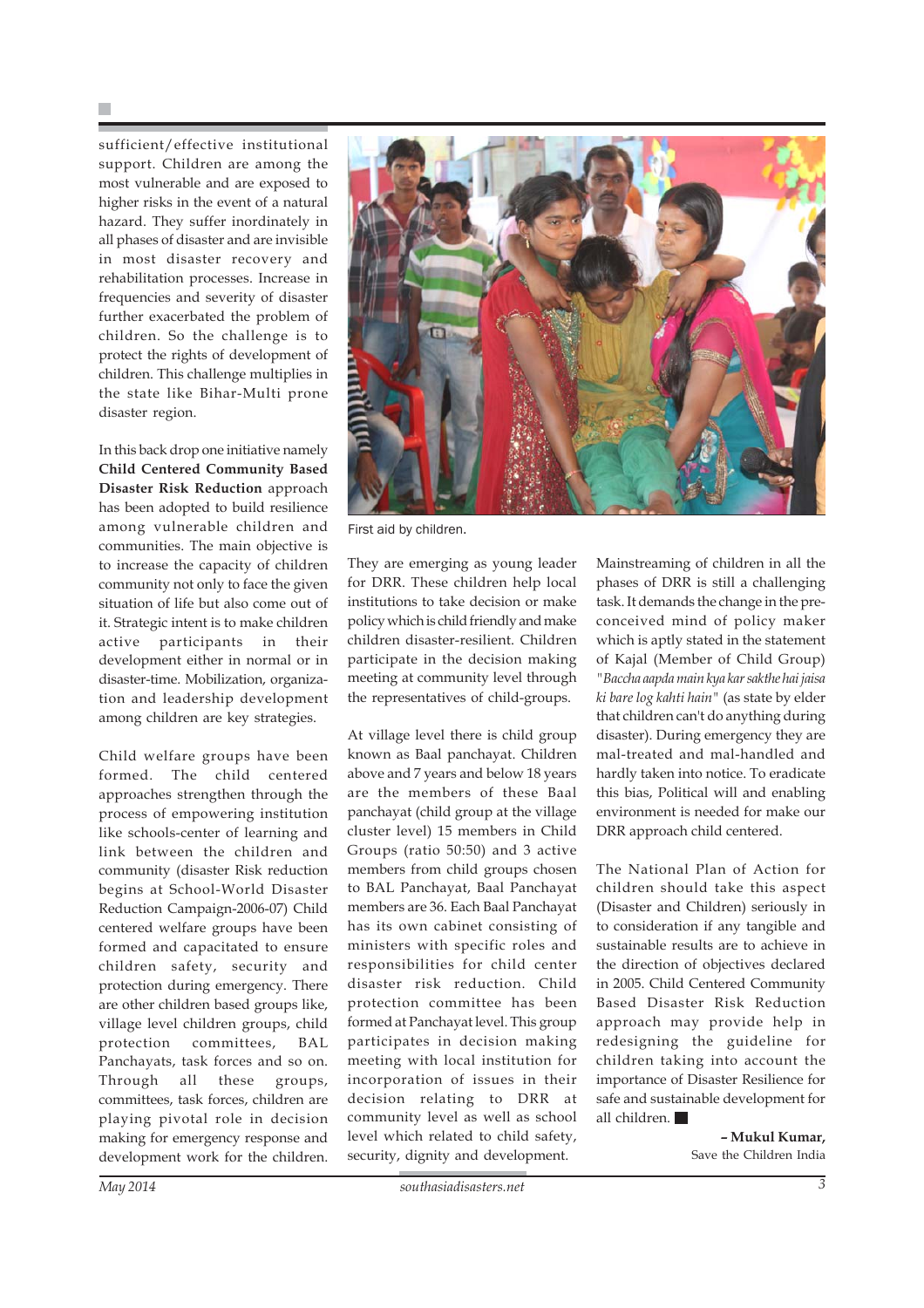#### ADOLESCENT DEVELOPMENT

### Exploring Adolescence in Our Changing **World**

dolescents often live at the<br>contours of society's society's consciousness. Yet they number 1.2 billion globally, greatly concentrated in developing countries<sup>1</sup>. UNICEF describes adolescents in three stages, namely early (10-13 years of age), middle (14-16), late (17-19) adolescents. Adolescents are a diverse demographic group composed of different sub-groups of boys and girls, some with disability, and some belonging to rural and urban areas. These adolescents face tremendous challenges and therefore the issues directly related to them need to be addressed in development planning.

Due to their unique stage of physical, mental and psychological development, adolescents are profoundly influenced by their surroundings. There is thus, an urgent need to identify and understand the issues that affect adolescents in our changing world. The All India Disaster Mitigation Institute (AIDMI) has realized the importance of mainstreaming adolescent issues in development planning, particularly in disaster risk reduction. Consequently, it organized a roundtable with schoolteachers to identify the pressing issues that affect today's adolescents. The objectives of this roundtable were:

- 1. To understand issues of adolescence from teachers based on their experience with students in school;
- 2. To identify possible actions and ways for AIDMI to prepare students to handle this Physical, Mental and Social change;
- 3. To understand how to prepare adolescent for risk reduction in day to day life and in emergency situation.



Through this round table some very thought provoking questions emerged. These questions include:

- Who are the adolescents of today? How are they different from those 30 years ago?
- Are there new ways of looking at adolescence now at our command than there were 30 years ago? What are they?
- Who is looking at adolescence in our times? What disciplines, are they from? How do they observe? For what purpose?
- Why is the study of adolescence not prominent in academic or action agenda? Has the focus on education and work translated into an emphasis on children and youth, while stepping over the years of adolescence?
- What are the forces that shape adolescence today? How well do we understand the ways in which adolescence is arrived at, celebrated, bypassed, or snatched away in our times?
- How does globalization impact adolescence in both urban and rural areas? What are the

common denominators and where is the difference?

- What is the role of social networks like YouTube and Facebook in defining adolescent culture? What adolescent needs do they fulfil and to what extent?
- Do social networks promote understanding and a greater interest in diversity? Or do they homogenize and lead to monoculture? Or do they offer a new set of diversity so far not known?

These questions reflect the changing realities of our times with respect to adolescents. It is an established truism that adolescents need special attention and care from society to evolve into healthy, stable and productive adults. This is why a rethinking of issues surrounding adolescents is topical and pertinent to support the effort to make the world a better place for them. This is what AIDMI has sought to do and this is what other agencies should emulate too.

**– Kshitij Gupta** 1 http://www.unicef.org/adolescence/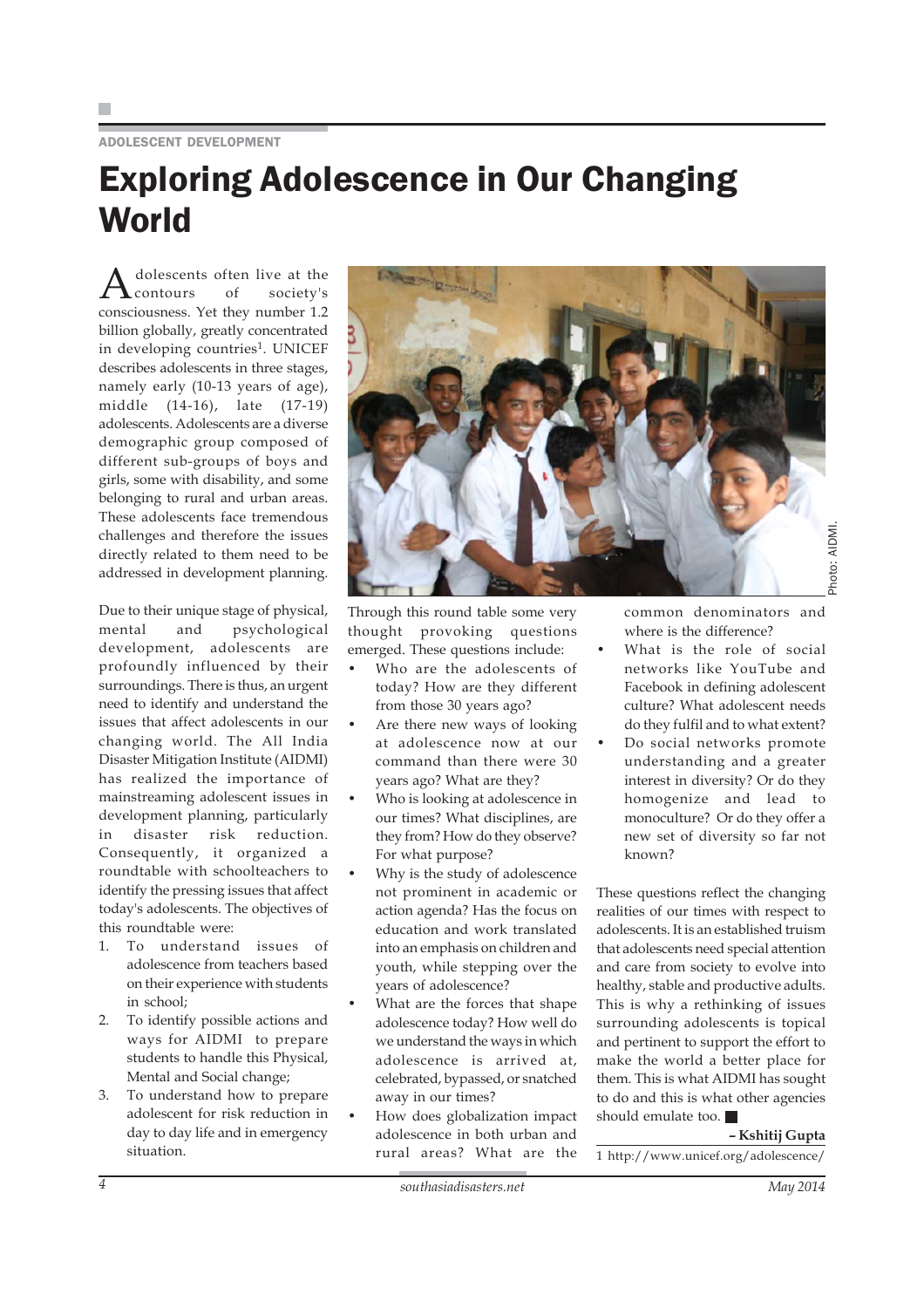#### CHILDREN'S VOICES

## Disasters Make a Child Choose the Path of Crime: A Case

ne incident can change the life of a child and force him to take the path of crime. Before we go further it is important to understand what is disaster? How it affects the life of human being?

Natural and manmade disasters impose tremendous economic and social pressures on the affected regions. According to the Annual Disaster Statistical Review, in the year 2007 alone natural catastrophes cost the world at least \$74,985.26 million and affected over 211,216,415 people worldwide<sup>1</sup>. While there have been several investigations into the economic impact of natural disasters, the social effects are relatively underresearched.

Unlike the developed countries, a majority of the population in the developing countries do not have access to natural disaster insurance. Informal arrangements for mutual insurance are not very effective when it comes to dealing with collective risks (Dreze and Sen, 1989). Social order often breaks down and people resort to crime in desperation. For instance, following the floods of 2008 in the Indian state of Bihar, the Bihar Times reported, criminals and antisocial elements are looting abandoned houses and robbing hapless evacuees at gun point". This suggests that in the case of India social costs of natural disasters are immense.

The existence of crime in the economy can be explained by the economic theory of crime (Becker, 1968; Ehrlich, 1973), which argues that an individual indulges in criminal activities if the net marginal return from illegal activities exceeds the net marginal benefit from legal activities. Sociologists offer alternate explanations for the presence of crime in society. They argue that people indulge in criminal activities when unsuccessful individuals feel frustrated at their situation relative to those who are successful (Merton's strain theory) or when mechanisms of social control are weakened and the community fails to regulate the activities of some of its members (Shaw and McKay's social disorganization theory).

#### **The story of Saddam (name changed) from a juvenile reformatory home in Delhi helps to understand how disasters can turn a child to the path of crime.**

*"I am Saddam and I belong to Bihar, I was the only child of my family. I still remember the day when I lost my family in floods, I was 10 then. I was all alone and living in a relief camp, where I made friends and one day some of my friends asked me to go with them and we boarded a train, I was completely unaware about where we were going. I enjoyed their company and also had a great feeling that I will be out that relief camp for the day. Next evening I came to know that we have reached Delhi. We were tired and slept at the railway station. Next morning when I woke up I do not find my bag and not even my friends. There were some other children like me at the station they came forward and ask me about my problem. I told them everything and they said you can stay with us. All the other children were drug addicts and involved in petty crimes to*

*sustain their drug dependency. Gradually I started taking drugs with them and moved to serious drugs in next 2-3 years. I indulged in crime like snatching, pickpoketing, robbery etc to sustain my drug dependency. I was on the streets and into deep addiction of drug and crime for almost 5-6 years".*

It is important for us to understand the consequences of natural disasters among children in India. When a child like Saddam lost his family and due to lack of proper support indulged in drug addiction and crime, he became a serious threat to society. Many children every year lose their family during disasters like floods in the states like Assam, Odisha, Bihar and West Bengal. Most of these children are left to fend for themselves as no proper care is given to them. As a consequence of this apathy, these children migrate to various parts of India in search of food and shelter. It is because of their poverty and the lack of benign elders to give them prudent counsel that these children become more likely to indulge in anti-social activities. The story of Saddam is an alarming example of children indulging in crime because of disasters.

Therefore steps should be taken by the government and the organizations working in these areas. Displaced children should be registered so that children separated from their families and possibly orphaned can be identified and offered special care and protection so that the story of Saddam does not repeat again.

#### **– Jayanta Hazarika**

1 The Annual Disaster Statistical Review is published by the Center for Research on Epidemiology of Disasters (CRED).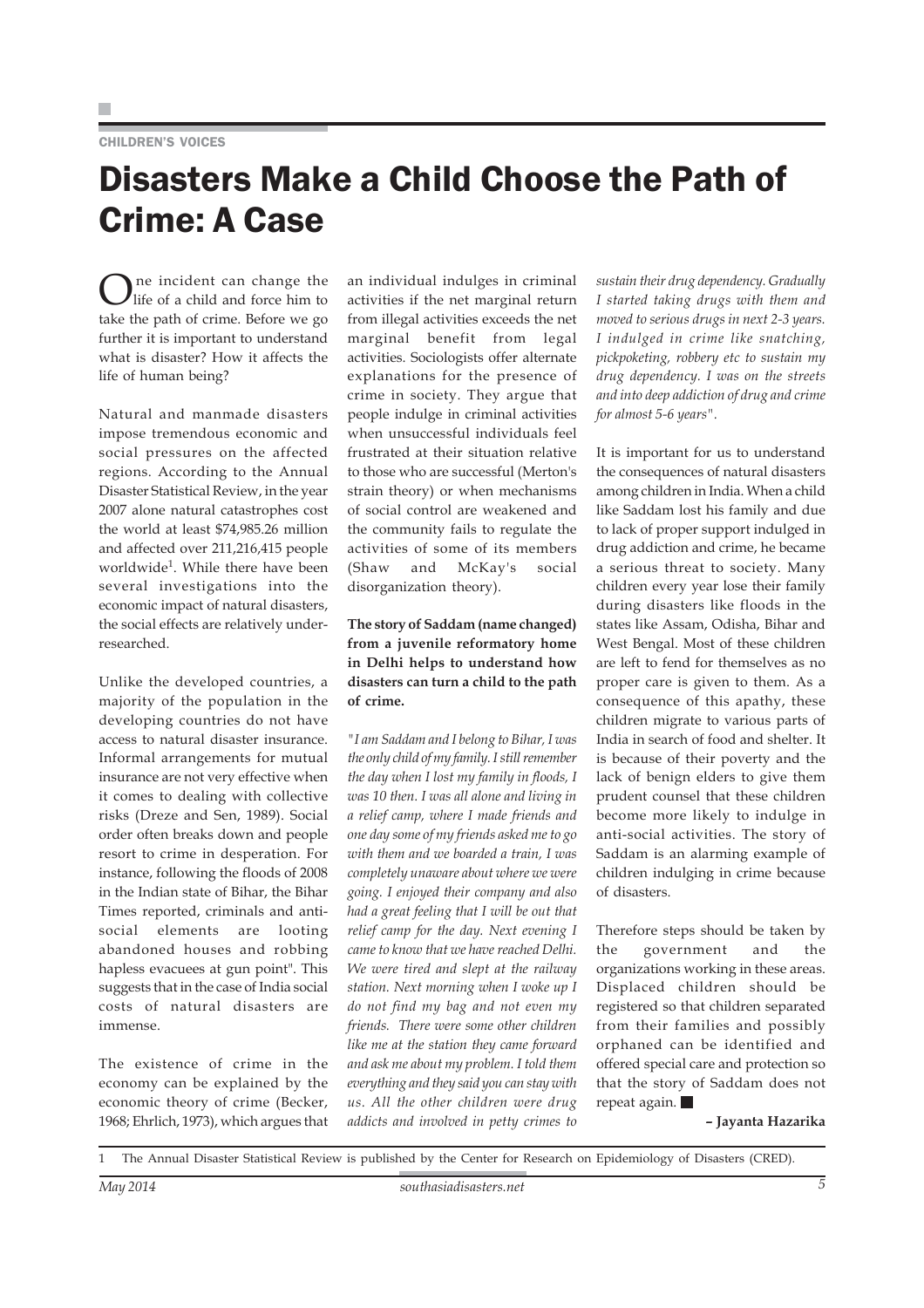#### CHILD CENTERED INITIATIVES

### Building up Community Resilience through Mock Drills: BSDMA Leads

 $M^{ock\,drills\,are\,a\,potent\,method}$ of the community can be built up. For, they help in identifying the gaps in the capacity of a community to respond to disasters and then through proper training and practice help in bridging those gaps. The Bihar State Disaster Management Authority (BSDMA) recognizing the importance of mock drills, conducts them regularly with many community groups to empower them to respond efficiently to disasters.

The mock drills of BSDMA follow certain phases and procedures. They are:

#### Phases of Mock Drill

#### **Phase one:**

Phase one will be dedicated to awareness and development of proper SOPs for all the stakeholders. The phase will be consisting of consultative workshops on development of SOPs and Incident Response System. In phase one, small scale mock drills at school, hospitals, rural set up and drills at some of the urban settings will be held along with some on-site industrial disasters. There will be tabletop exercises and Functional exercises will be held constantly with all the ESF, IRTs and other important stakeholders. This will be conducted at small level throughout the state. The drills will be based on the hazards such as fire, earthquake and terrorist attacks at low level.

#### **Phase two:**

Phase two will be on a larger level that will test the lessons learnt during the implementation of phase one. The



phase will involve multiple stakeholders and will test for the coordination between two or more ESF units and IRS. There will be regular mock drills and functional exercise at school, hospital, urban and industrial level or it may involve drills at more than one place at a time with a given scenario. The Phase two will set the stage for multistakeholder coordination under the full scale exercise or a Mega Mock Drill at multiple levels at a time. The hazards that will be considered for the exercise will be the same as phase one but at slightly worse given scenario.

#### **Phase Three:**

Phase three will be the final phase where a Full Scale field exercise will be carried out. It may be called a "Mega Mock Drill". This drill will assume a rather worst case scenario with multiple hazards leading to disasters such as earthquake followed by fire and industrial gas leakage. The

main purpose of this phase will be to test the lesson learnt in the earlier two phases, to observe the preparedness level of all the participating ESFs and stakeholders. But the major outcome of this exercise will be to observe the coordination level of all the stakeholders, ESF and public in accordance with the SOP, the functioning of IRS by simulating a true worst case scenario such as a terrorist attack or a large scale earthquake with magnitude of 7.0 on Richter scale. Phase three being a very large scale one, it will need additional activity to support its proper implementation. The activities will include the following:

- **Media/IEC intervention:** Comprehensive media campaign through local TV channels, FM Radios, newspapers, outdoor media, mass SMS, public lectures, nukkad natak, rallies etc.
- **Orientation, sensitization work and Training workshop:** Government departments/ offices, NGOs, hospital/ mall/ theatre /school administration, welfare associations, private corporate, youth organizations, ESF including civil defence of respective districts, NDRF, associations of doctors/ engineers/ architects, public and private transporters, aapada mitr etc.
- **Preparatory mock drills:** A series of preparatory mock drills at small level will be conducted at various places mentioned above. This would ensure involvement of all ESF units.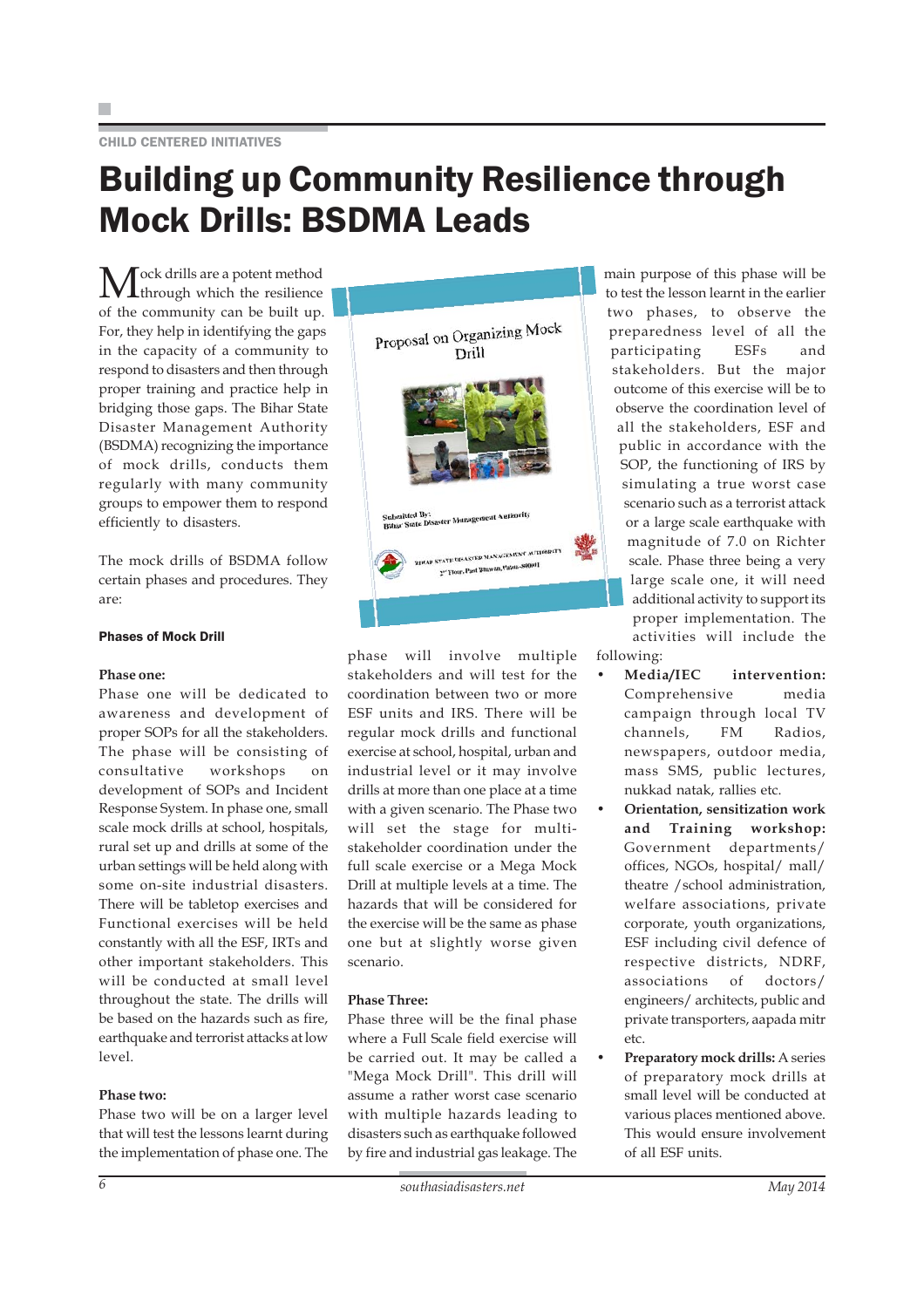#### Procedures of Mock Drill

The mock drill exercise at any of the given level will follow the procedure mentioned below:

- **i. Predrill briefing:** pre-drill briefing with the participating agencies, observers/evaluators to explain the scene and the ground rules for executing the drill.
- **ii. Drill Initiation:** The drill will be initiated by the incident commander in accordance to the accordance with the planned drill scenario.
- **iii. Drill Activity:** The activities will be based on the following points:
	- Announcement of start of the drill
	- The information and confirmation of the event
	- The activation of IRS by the Incident Commander/ Responsible Officer
	- Response by administration
	- Activation and response of the ESF
	- Response of community
	- Announcement of closure of the drill
- **iv. Drill Evaluation:** Evaluation is one of the most crucial aspects of a mock drill. The evaluation will include the following:
	- Observation: The minute details of the exercise will be observed and recorded.
	- Audit: A detailed audit will be done post mock drill sessions at incident site, hospitals, and relief camps. Audit will be made.
	- Post emergency de-briefing will be conducted to discuss on the key issues raised in observation.
	- Corrective Action Plan will be prepared in order to bridge the gap.
	- People perception: People's perception will be recorded through with the help of the media.
	- **Amit Prakash** *and* **Anand Bijeta,** Project Officer, Bihar State Disaster Management Authority, Bihar

#### CHILDREN'S CAPACITY BUILDING

### ASDMA's Gender Sensitive Approach

The process of devising a post 2015 framework for disaster risk reduction (HFA 2) is well under way. As part of this process, consultations and workshops have been held globally to identify the areas emerging in the field of disaster risk reduction needing attention. One such key area focuses on **Women as a force in resilience building and gender equity in disasters**.

The Assam State Disaster Management Authority's (ASDMA) work with the All India Disaster Mitigation Institute (AIDMI) on conducting training of teachers (ToTs) on school safety is in line with the aforementioned key area. For, in 2013-14 within the ambit of this project, 26 trainings on school safety were held in 25 districts of Assam that saw the participation of 27% female teachers as against 19% female participation witnessed in 2012- 2013. Conducting mockdrills on earthquake is an essential part of these trainings and in 2013-14, a total of **1172 children participated in these mockdrills of which 57% participants were female**.

Making women as a force of resilience and striving for gender equity in disasters was also reflected in another project carried out by ASDMA. The project 'Pilot School Disaster Management Plans through Model-School Approach' was carried out in Kamrup (metro) district of Assam. Within the scope of this project, 4 schools from Kaprup (metro) district were chosen to identify the challenges faced by schools towards building a safer education. **1 out of the chosen 4 schools was an all girl's high school.** Furthermore, most of the teachers who volunteered to initiate disaster risk reduction efforts in their respective schools were female.

The increasing participation of women in the aforementioned projects bears testimony to ASDMA's steadfastness to the ideal of increasing women's participation and involvement in disaster risk reduction planning and practice.

**– Kshitij Gupta**



*May 2014 southasiadisasters.net 7*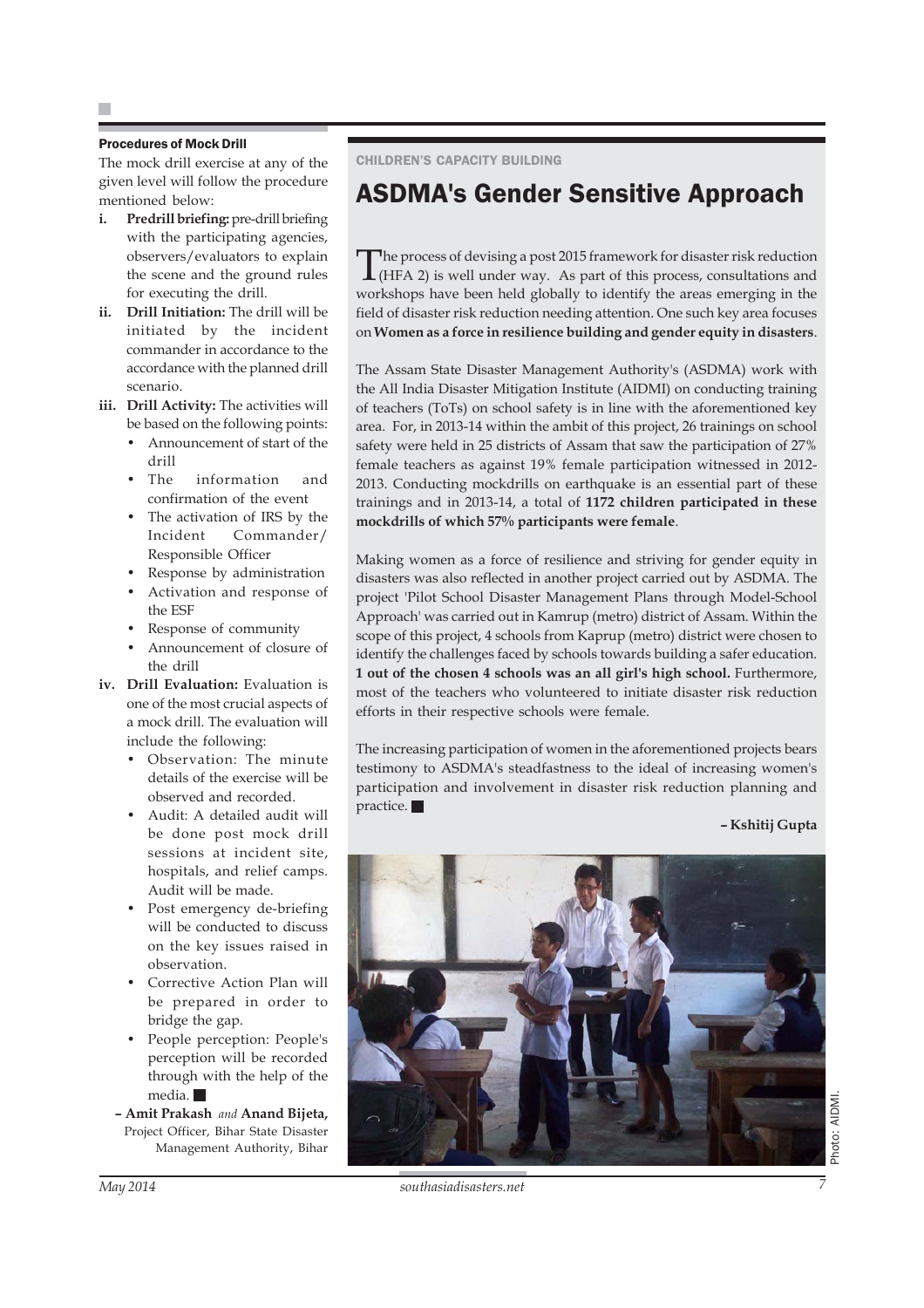SCHOOL SAFETY

### Challenge Toward School Safety

A ssam is highly prone to<br>natural disasters as floods, earthquakes, and cyclones are recurrent phenomena in Assam. And their impact is on a rising trend making it necessary for the government to take proactive and concrete actions.

Thus, the Assam State Disaster Management Authority found the need for capacity building at school level and decided to support the school efforts in disaster management by enhancing the capacities of the school stake holders to tackle future disaster in schools. And AIDMI with its vast experience in the domain of capacity building of schools for disaster risk reduction was entrusted with the task of carrying out the same in the state of Assam.

Training which helped the schools in initiating activities for promoting and ensuring risk reduction was achieved through planning and implementing SDMPs.

Vibrant and dynamic examples emerged after the completion of each training from amongst the participants. The participants were found keen to use the learned skills in their respective schools for preparedness and mitigation.

According to one of the participants, Mr Manihar Singha, Sirajul Ali H.S. School, Cachar, *"Now its high time to get prepared against any kind of disaster instead of getting scared of thinking the worst situation after mishap. Now we are disaster ready and lets fight against disaster to mitigate huge destruction". The objective of the training clearly illustrated that we need multi hazard prevention, response and recovery plans from natural hazards so that threat to human life and school property is minimized".* **– Sonali Das**

#### CHILDREN AT RISK

### Children and Holi Risks

Holi, one of the most important festivals being celebrated in India with different sorts of colours, is a symbol of the victory of good over evil. Colours which shed away all darkness and colours which bridges the divide between communities and cultures. These colours bring about all sorts of happiness and reasons for celebrations among family and friends. But the real essence of these colours are getting diluted as the process of making them is now involving more and more chemical base. Especially children, who essentially are the ones most excited about the festival are exposed to hazards of getting affected by such colours made from chemicals.

Holi is played with three basic type of colours: gulals, water colours and dry colours. Each of them have their own health hazards, which are often ignored. Gulals - Holi health hazards is the worse in gulal. Gulal has heavy metal content in it and the new shiny gulal has added extra amount of powdered glass. Holi health hazards are not restricted to skin alone, in the process of playing Holi, a lot of the powdered colours does get inside the system. The metal content of gulal often get deposited in the kidney, liver and bones. This directly affects the metabolism functions. The colourant base of Holi colours is usually asbestos or silica. As for the effect on skin, silica dries on the skin and breaks down skin tissues. The glass based shiny colours can lead to

eye damage. Not only that, various chemicals added to give particular colour and fragrance also add to health risks. Children get affected most by these hazards, as they are easily susceptible to be in direct contact of colours. They are least concerned for any kind of risks associated with playing holi. One should be very careful while choosing what kind of colours shall be allowed for children to use during holi. The different organic and herbal colours available in market might not be that safe as they claim to be. Even they contain a lot of harmful ingredients that can cause health related problems.

The use of traditional colours is gradually losing its importance, as the preparation process takes lot of effort and time. Traditionally colours were made out of haldi, henna, neem, beet root, palash flowers and all sorts of naturally occurring pigments which can be added to water to make a harmless blend of colour. All these ingredients are infact very good for skin and do not cause any irritation or reaction as is the case with chemical based colours. Children must be encouraged to use these natural colours and also make others aware of the severe hazards of using chemical based colours. Children can be the flag bearers for bringing a healthy change in the way of enjoying the festival of holi in its true spirit, without being exposed to hazards of using synthetic colours.

**– Aditya Jain**



*8 southasiadisasters.net May 2014*

Photo: AIDMI.Photo: AIDMI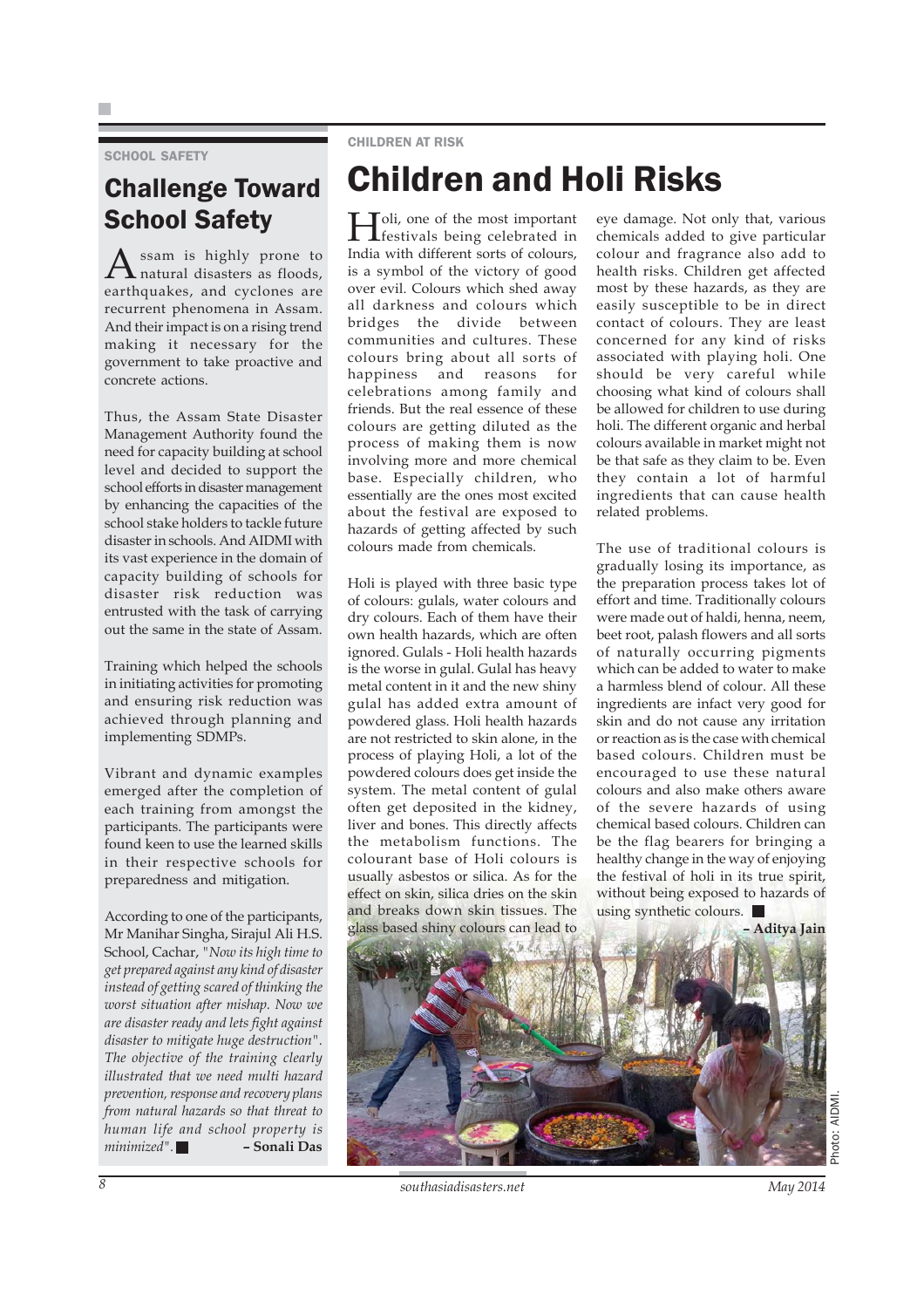### SCHOOL SAFFTY Safety in School for Child Welfare

 $A$ <sup>n</sup> enshrined goal of the contemporary humanitarian effort is to make the world a safer and happier place for children. In the institutionalization and pursuit of this ideal; governments, humanitarian agencies and associated entities make use of a variety of agents, tools and media.

One of the most potent media to engender and promote child welfare is schools. Considered to be secondary agents of socialization, schools inculcate in a child socially approbated norms, values, ethics, limitations, barriers and much more. Schools are also capacity building hubs which impart technical knowledge, intellectual skills and cultural heritage to children so that they may grow up to be independent, responsible and successful members of society.

A variety of natural and anthropogenic factors have escalated the vulnerability of society to various hazards. Schools, an integral part of our social structure have also become increasingly vulnerable to these hazards. Though there are natural and man-made dimensions, these hazards have a definite impact on both the school and the children who attend it. Risk education and communication help in shaping the perception of risk among children in school. This in turn, plays an important role in shaping the way a child will respond and adapt as an adult to the emerging challenges by varied vulnerabilities and threatening hazards.

The All India Disaster Mitigation Institute (AIDMI) has recognized the importance of building up the



Photo: AIDMI.

Mock drill being conducted at a school in Assam.

resilience of schools against all kinds of hazards. This intent was translated into action when AIDMI launched its 'Safer Schools' campaign in 2001. Ever since the inception of the safer schools campaign, AIDMI has been at the helm of experimenting with safety practices in schools and has been instrumental in observing, documenting and sharing emerging trends and dimensions that may play

*Risk education and communication help in shaping the perception of risk among children in school. This in turn, plays an important role in shaping the way a child will respond and adapt as an adult to the emerging challenges by varied vulnerabilities and threatening hazards.*

a crucial role in building a resilient future for children.

Specifically the Pilot School Disaster Management Plans in four schools of Assam have highlighted many such dimensions. One of the most notable dimensions in this regard which particularly relates to socialization in school through empathy is engaging children with different role plays during mock drills. What it makes clear is that children learn more with visualization and practice. AIDMIs experience of hundreds of mock drill was even more enriched with deeper involvement in these four schools. Children were assigned to play the role of differentially able children particularly that of visually impaired and orthopedically challenged and few others were assigned roles of assisting them during earthquake simulation mock drill. After each attempt of dropcover-hold and evacuation they were asked to share before the group what they felt.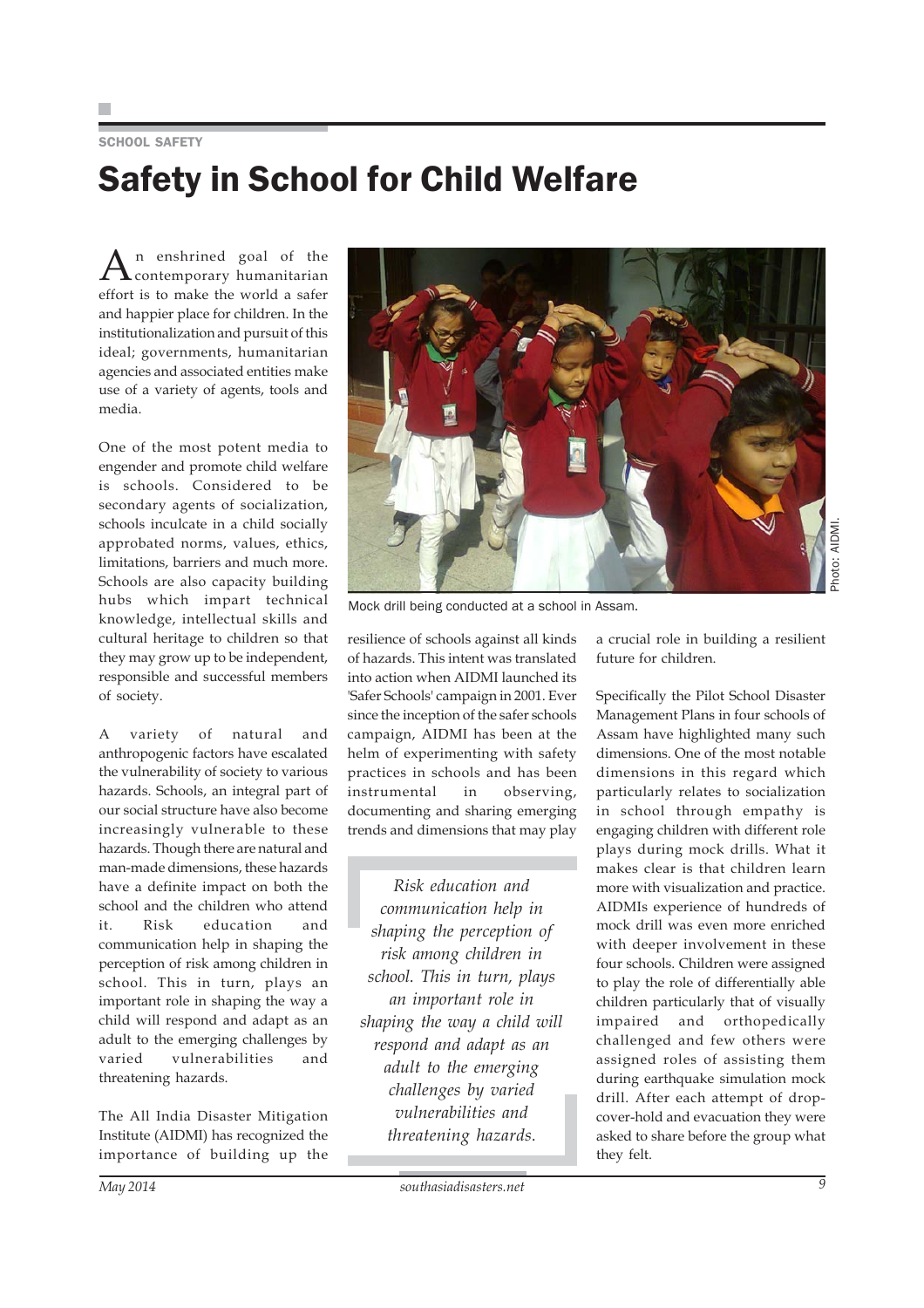Interestingly what they shared was expected but the way they revealed the learning from feeling of empathy was noticeable. A child who acted as a blind person was quoted saying *"I really felt the horror when everybody was moving to leave the room after the bell stopped ringing. Suddenly I found my friend holding my hand and guiding me for moving out, that was a great relief. Though I knew it was only a drama but yet I could sense that if such situation arises in reality how a blind person will feel."* Though these are primary emotions driven by id and may or may not sustain in the long run, but the positive side is that these children are now aware of the precarious situation of those who are in special needs category.

Another side of the same coin, was that the helper again was feeling a different sort of emotion. Almost all children who acted as helpers were of the view that it was a great internal pleasure to help somebody in such an emergency. Though they knew it was not real but they were obviously relating it with reality.

Now, the point of discussion remains why schools should promote, integrate and practice mock drills. One obvious reason is that there is no other way out, considering the increasing frequency of natural and man-made hazards where mock drills will both increase and improve the preparedness and will guide the school on ongoing basis as an evaluator. Another and rather broader context of this inclusion can be more significant in justifying the traditional and acceptable role of school as a socializing agent. In this era of dominating individualism and shrinking of feelings for others such platforms may ingrain strong values among these future generations who will deal with sustenance of our civilization. School safety through mock drills seeks to achieve this ideal through incremental social change. **– Anand Prokash Kanoo**

#### INTERVIEW

### Steps Toward School Safety Initiative

In order to ensure a safe learning environment for schools, the Assam<br>
State Disaster Management Authority (ASDMA) has come up with n order to ensure a safe learning environment for schools, the Assam several school safety initiatives through Training of Teachers, preparing School Disaster Management plans, conducting mock drill in schools, implementing and supporting non-structural mitigation measures etc. In this endeavor, ASDMA has also been successful in involving sector expert agencies in collaboration. Organizations like the All India Disaster Mitigation Institute (AIDMI), the Assam Engineering College and the Geo Hazard Society have been involved in different spheres of ensuring school disaster preparedness in schools.

The views of its functionaries at different level are also reflecting the different dynamic domains of activities in this regard. When interviewed, Mr. Ronny Rajkumar, Project Officer, District Disaster Management Authority, Golaghat, put forward his opinion on the initiatives for safer schools in Assam. He said that the current structure and organization of School Safety initiatives in Assam is quite appreciable and in regular course more new and innovative initiative will be taken in order to mainstream the Disaster Risk Reduction in education. According to him the best part in these initiatives in his district is promoting school safety through conducting Training on School Safety including the School Disaster Management Plans and conduct of Mock Drills. He appreciated the work of AIDMI in terms of providing good modules and expert resource persons.

He also pointed that though the trainings were fruitful and the schools had already prepared their draft SDMPs during training but due to lack of proper monitoring and follow up action schools are not found active in implementing the SDMP. There is no such established mechanism to monitor whether schools are conducting mock drill in regular interval of time and as per the action plan or annual calendar mentioned in their SDMPs. He felt that the pro-active steps on the part of the schools are necessary and the strong observatory to force the schools in adhering their plans with due importance as they give to their academic and school development plans will be essential for bringing more productive and time bound results

He said that alone government or ASDMA or experts agencies will not be able to bring total safety in schools with self motivated and self interest oriented efforts by schools since the safety of school is everyone's responsibility. Somewhere down the line the schools have to do a lot of work and practice at school itself for actual preparedness. Government should have to involve institutional heads intensively in the process of school safety. The department has to play a proactive role in follow up for ensuring school safety.

**– Sonali Das**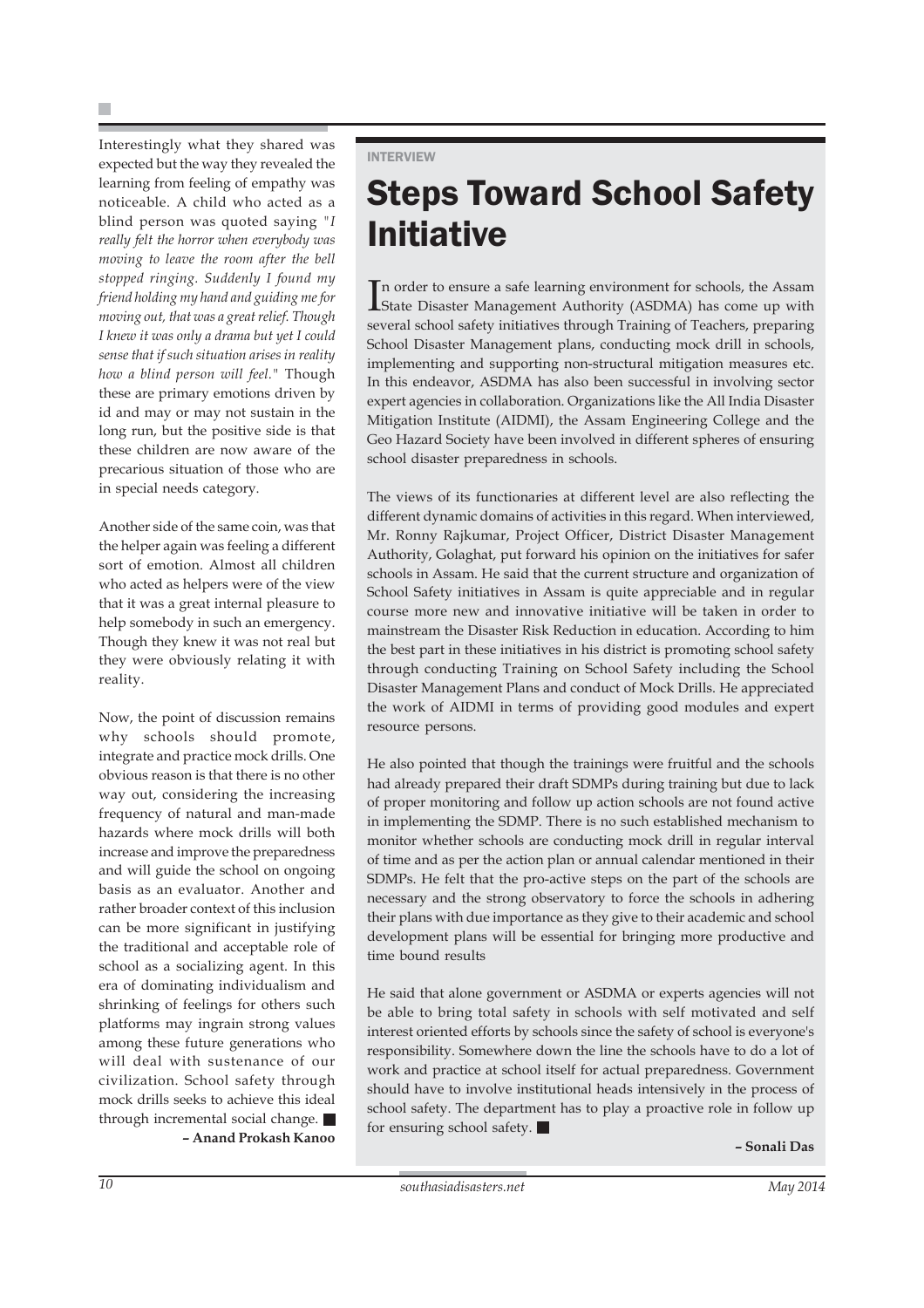#### RISK REDUCTION PERSPECTIVE

### AIDMI's Suggestions for Key Area 4 of HFA2

Key Area 4 of the post-2015 framework for disaster risk reduction (HFA 2) relates to *Women as a force in resilience building, gender equality in DRR*. A consultation report from the Asia-Pacific region on this key area has been prepared. This report provides an overview of the key findings and recommendations emerging from all the consultations that have taken place in the ASIA-Pacific region on this key area.

The All India Disaster Mitigation Institute (AIDMI) is aware of the profound importance of women in all aspects of the disaster management cycle and resilience building. Therefore, it has tried to align its project and policy advocacy activities to the agenda of promoting gender equality in resilience building and DRR. The purpose of this note is to highlight some suggestions that AIDMI would like to forward to make HFA 2 more gender sensitive. AIDMI's own experiences in mainstreaming gender equality in its project activities are also recounted. These suggestions are as follows:

#### **A. Capacities and Vulnerabilities Framework: A New Framework for Mainstreaming Gender in DRR**

Having delineated the various imbalances of the impact of disasters on women and the approaches that can be adopted by the humanitarian agencies and governments to counteract these imbalances, the next logical step would be to adopt a new framework that addresses the need to mainstream gender in disaster risk reduction.

| <b>CAV Matrix</b>                                                                             | <b>Capacities</b> |            | <b>Vulnerabilities</b> |            |
|-----------------------------------------------------------------------------------------------|-------------------|------------|------------------------|------------|
|                                                                                               | Women (girls)     | Men (boys) | Women (girls)          | Men (boys) |
| <b>Physical/Material</b><br>Resources, skills, hazards, etc.                                  |                   |            |                        |            |
| Social/Organizational<br>Relationships, leadership,<br>social structures, etc.                |                   |            |                        |            |
| Motivational/Attitudinal<br>Sense of ability to change and<br>control their environment, etc. |                   |            |                        |            |

The Capacities and Vulnerability Framework seeks to achieve just that. This is a framework that can be used by humanitarian agencies to plan out interventions during disasters and emergencies that not only provide immediate assistance to the victims but also increase their socio-economic prospects by leveraging upon their inherent capacities. Founded on the principle that the capacities and weaknesses of people determine their response to disasters and determines the impacts of that emergency on them, this framework has categorized capacities and vulnerabilities as<sup>1</sup>:

- 1. Physical and material
- 2. Social and Organizational
- 3. Motivational and Attitudinal

Table-1 shows a CAV Matrix used for Capacities and Vulnerability framework2.

#### **B. Gender Sensitive Post-Disaster Assessment**

In order to devise any strategies or plans of action to address to mainstream gender in disaster risk management it is essential to carry out a gender sensitive post disaster assessment. Such an assessment will yield information about the specific needs of different gender groups after the disaster and would help in formulating strategies to address such needs.

The steps of a gender sensitive post disaster assessment are as follows:

- I. Plan the assessment
- II. Raise gender awareness and train team members
- III. Review and agree upon data requirements
- IV. Establish partnerships
- V. Conduct the assessment
- VI. Compile and analyze the information

1 World Vision, Gender Training Toolkit, http://www.wvi.org/gender/publication/gender-training-toolkit-english-version 2 Ibid.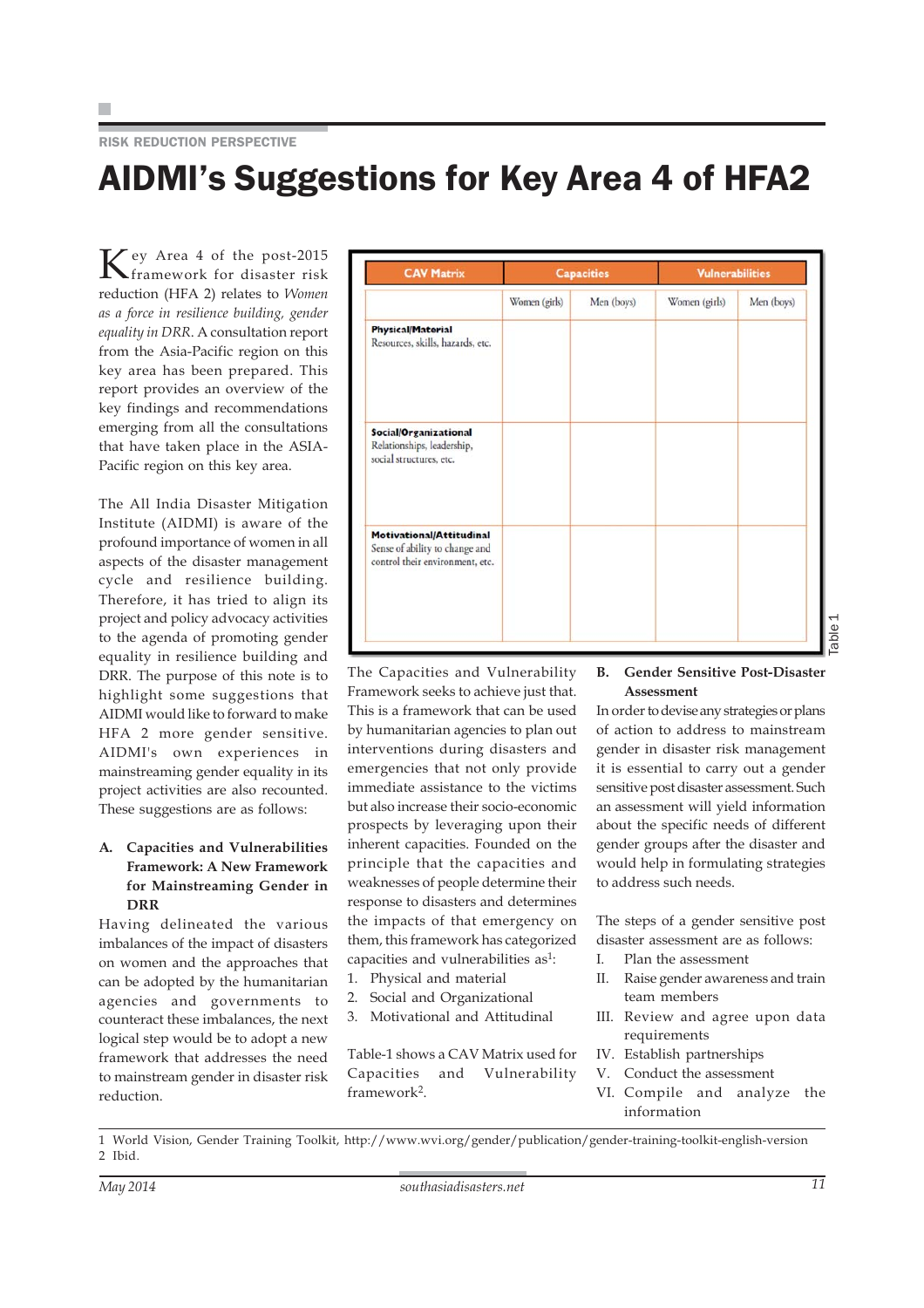

VII. Prepare the report and recovery plan recommendations

Table-2 shows a process chart which is a pictorial depiction of the steps involved in conducting a Gender Sensitive Post-Disaster Assessment<sup>3</sup>.

The All India Disaster Mitigation Institute (AIDMI) has been in the vanguard to disaster risk reduction efforts in India and beyond. To make communities resilient and reduce underlying vulnerabilities, AIDMI has adopted a gender sensitive approach in all its project activities and operating mechanisms. In this way AIDMI has been exemplary in showing others a veritable model of mainstreaming gender in disaster risk management for others to emulate.

The following list provides an overview of the gender sensitive approach employed by AIDMI in the execution and implementation of its project activities:

#### **I. A Gender Sensitive School Safety Campaign in Assam** AIDMI has been involved in making schools of all the 27 districts of the Indian state of

Assam safe. In doing so, AIDMI has accorded top priority to gender issues such as the active participation and inclusion of female teachers and students in all the school safety activities and processes. This fact is corroborated by the fact as part of this project, AIDMI conducted 26 mock drills primarily involving female students of the state. Furthermore, this phase of this particular project saw greater participation lady teachers (there 160 more female participants in this phase as compared to the last phase).

**II. Focussing on the needs of the girl child in the Pilot SDMP Implementation project in Assam**

> AIDMI has been involved in a pilot school disaster management plans (SDMPs) implementation project in Assam. As part of this project, 4 schools were chosen by AIDMI to get training on search and rescue operations and on nonstructural mitigation measures. This project also focused on the special needs of female students.

Conforming to National School Safety Programme (NSSP) guidelines, this project now aims to achieve collaboration and consonance with the Kishori Shakti Yojana, a programme by the government of India to empower the girl child.

**III. Audit of 27 District Disaster Management Plans (DDMPs) of Assam on gender sensitive parameters**

An important project that AIDMI has been involved with was the audit of district disaster management plans (DDMPs) of all the 27 districts of Assam. In auditing these DDMPs the parameters, indicators and outcomes that were used were gender sensitive. Based on this audit, the various DDMPs were categorised as either according high, medium or low preference to gender issues in disaster planning and process.

**IV. Incorporating gender issues in drafting the Inclusive District Disaster Management Plan (DDMP) of West Champaran (Bihar)**

3 Gender And Disaster Risk Management - Guidance Notes, http://www-wds.worldbank.org/external/default/ WDSContentServer/WDSP/IB/2012/10/25/000386194\_20121025033328/Rendered/PDF/ 733710BRI0P1300idance0Note0080final.pdf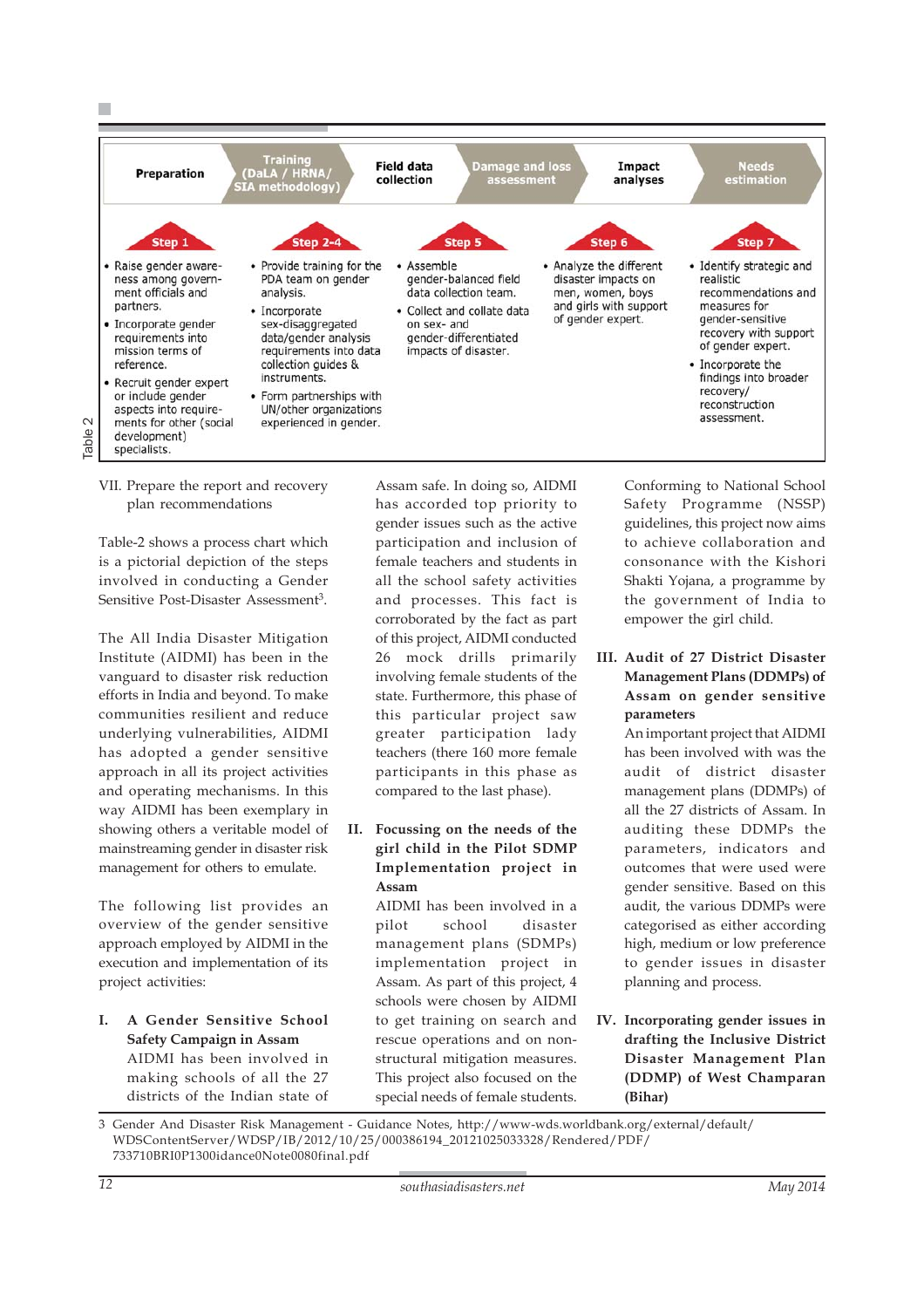AIDMI has just finished drafting the inclusive and pro-poor DDMP of West Champaran district of the Indian state of Bihar.

As apparent from the term inclusive, gender issues were also addressed in the drafting process. AIDMI made certain that women were included in the Hazard Vulnerability and Capacity Assessment (HVCA) and their voices and concerns were heard to and heeded in the various consultations that took place under the aegis of this project.

#### **V. Getting Climate Smart for Disasters in a Gender Sensitive Manner**

AIDMI has been involved with the implementation of the Climate Smart Disaster Risk Management (CSDRM) approach. This unique approach views disaster risk reduction and climate change adaptation as working in harmony with each other to achieve the broad aim of sustainable development. This has been done in collaboration with Climate and Development Knowledge Network (CDKN).

AIDMI has implemented this approach through a self assessment meant for humanitarian organizations. An integral part of that assessment is the way organizations make provisions for addressing the needs of women in planning for climate change adaption and disaster risk mitigation activities.

#### **VI. Institutional Partnership with SWAD**

AIDMI has collaborated with Society for Women Action and Development (SWAD), a women led community based organization operating in the Puri district of Odisha, India.



Girls during Drop-Cover-Hold excercise during Mock drill on Earthquake.

These institutional links with a women's organization like SWAD have helped AIDMI to implement many gender sensitive policies in DRR. The most notable example of such a positive collaboration is the CSDRM self-assessment that was tested by AIDMI on SWAD. Through this self-assessment exercise SWAD was able to identify the major deficiencies in its policies and practices and was then able to counteract them to emerge a truly gender balanced organization.

#### **VII. Building financial resilience of women through risk transfer**

Sound financial health is the most ostensible symptom of a resilient life. This has been AIDMIs credo in its initiative for building financial resilience through disaster microinsurance. AIDMI's own microinsurance service called *Afat Vimo* was piloted in the coastal districts of Odisha. A hallmark of this initiative has been its stress on bringing women under the umbrella of

insurance. As evidenced after Cyclone Phailin, more than 50% of the claimants of *Afat Vimo* have been women.

#### **VIII. A Gender Equitable New Relief Deal for Uttarakhand**

In order to help the recovery process in the aftermath of the horrific flash floods June 2013 in the Indian state of Uttarakhand, AIDMI has proposed a New Relief Deal. This new relief deal is propped up by the pillar of gender equity and proposes best practices be followed for a sustainable recovery and rehabilitation process in Uttarakhand.

Thus, in terms of promoting women as a force in resilience and striving for gender equality in DRR, AIDMI has led by example. To make the consultations for this key area more meaningful, AIDMI has suggested the aforementioned strategies. These strategies have been tested by AIDMI in its own projects and the efficacy of these strategies has been validated by the success of AIDMI's projects.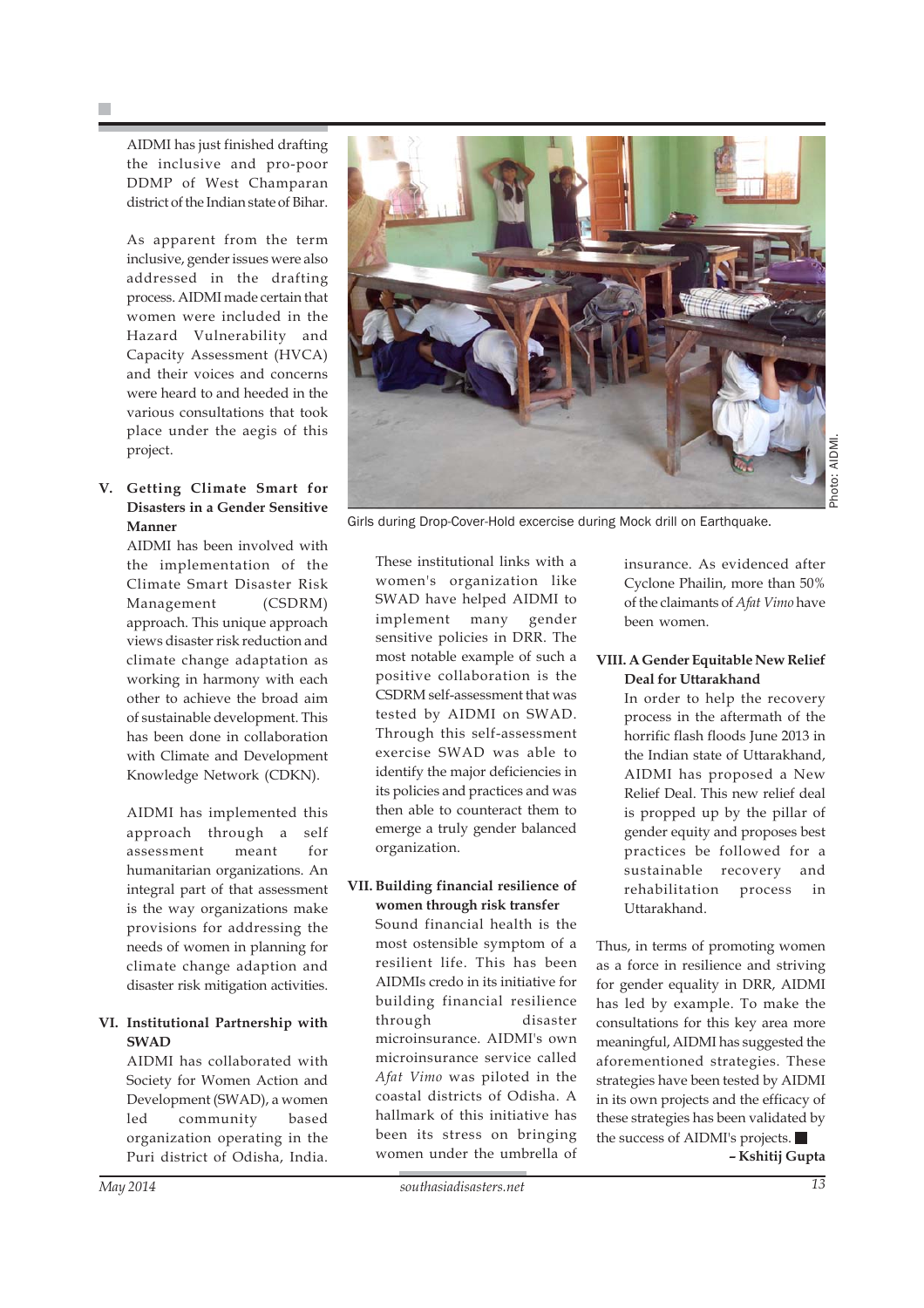#### INFORMATION SHARING

### The Role of NHAZCA in Reducing Risks form Natural Hazards

N HAZCA (Natural HAZards Control and Assessment) is a spin-off company of "Sapienza" University of Rome that provides services and consultancies aiming at the mitigation of risks related to natural hazards. Thanks to a highly qualified technical staff and the support of researchers of "Sapienza" University of Rome, NHAZCA supports clients in every step of the risk mitigation plan: i) preliminary assessment, ii) identification of the best investigation solutions, iii) data collection and interpretation and, finally, iv) identification of the best remediation solutions.

NHAZCA provides services and consultancies at international level, by using innovative and high-tech solutions for the investigation and monitoring of natural hazards (landslides, volcanoes, earthquakes, avalanches, floods, subsidence, glaciers etc.), with a specific focus on ground deformation and related effects.

Among the others, remote sensing techniques represent the core of NHAZCA innovations. For example, by Satellite SAR Interferometry we can monitor the behaviour of large areas affected by slope instabilities or subsidence processes and predict their future evolution, while by Terrestrial SAR interferometry we can control in real time the stability of slopes and manmade structures, thus ensuring safety condition and early warning procedures. Furthermore, technical and analytical approaches based on innovative techniques such as Terrestrial Laser Scanner, Photogrammetric and Infrared Thermographic surveys, Digital



Image correlation and Cellular Automata numerical models allow us to provide a dedicated solution for each hazardous condition.

NHAZCA supports consortiums, national and local authorities, civil protection agencies as well as large

*NHAZCA provides international training courses for end users (both decision makers and technicians) in charge of risk analysis and mitigation, like the "International Course on Geotechnical and Structural Monitoring" that will be held in Italy (Tuscany) on 4-6th June 2014.*

construction companies, utilities companies, oil & gas and mining companies in reducing the risk related to their activities.

Thanks to its strong expertise and international reputation, NHAZCA provides also international training courses for end users (both decision makers and technicians) in charge of risk analysis and mitigation, like the "International Course on Geotechnical and Structural Monitoring" that will be held in Italy (Tuscany) on 4-6th June 2014. Seventeen speakers coming from four continents will give their lectures under the direction of John Dunnicliff, author of the book "Geotechnical Instrumentation for Monitoring Field Performance". The course will be focused on the most recent innovations in geotechnical and structural monitoring, a crucial issue for sustainable development (www.geotechnicalmonitoring.com).

**– Paolo Mazzanti**, Chief Executive Officer, NHAZCA S.r.l., Rome, Italy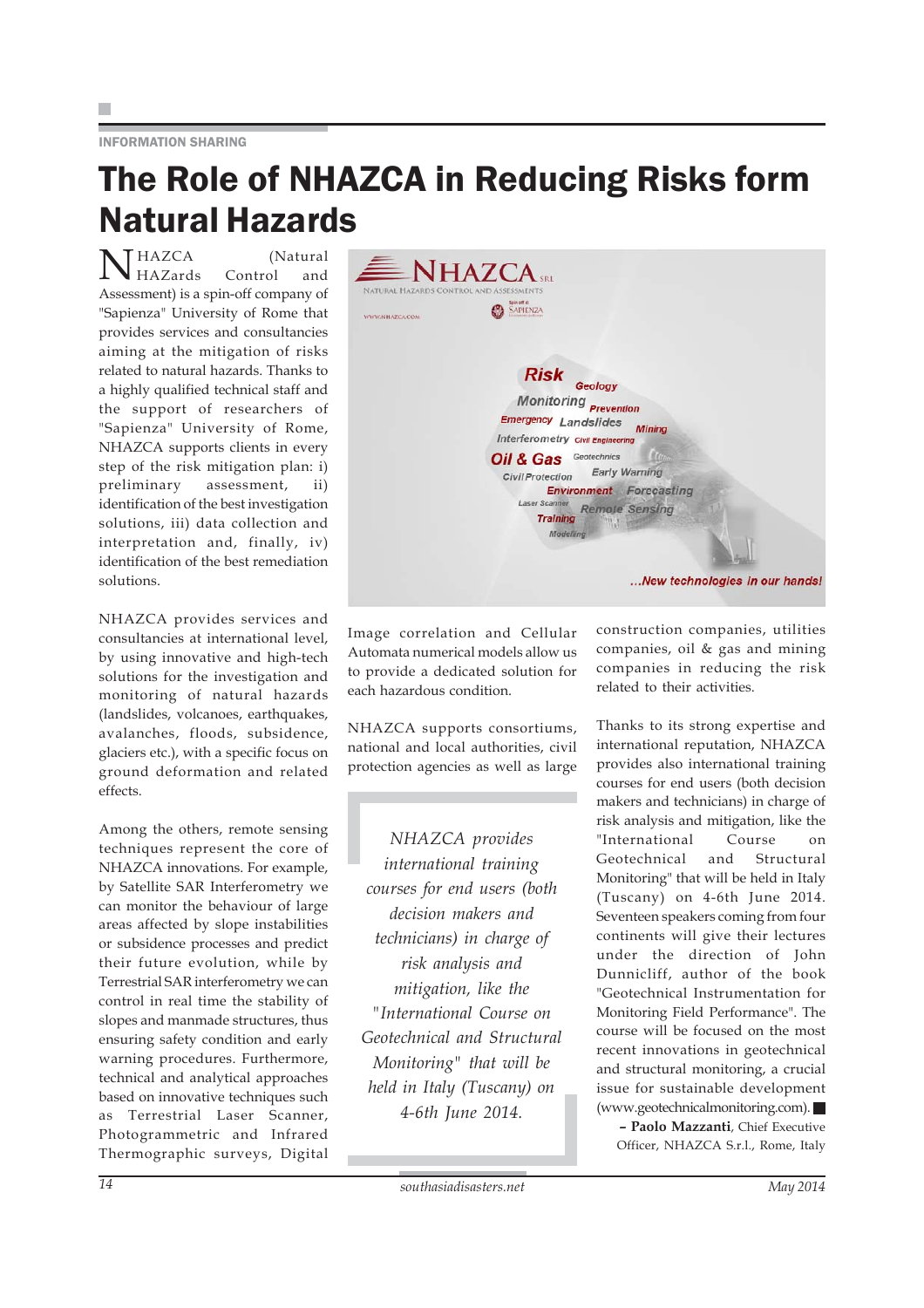DISASTERS AROUND THE WORLD

# Disasters and Emergencies NEWS

MUDSLIDE KILLS 41 PEOPLE IN U.S.A Saturday, March 22, 2014, 10:37, a major mudslide occurred 4 miles east of Oso, Washington, United States.

A part of a hill collapsed creating a mud and debris slide which engulfed a rural neighbourhood and covering an area of one square mile. By the 30th of April 41 people were dead and 2 missing. \* \* \* \* \*

#### 8.2 MAGNITUDE EARTHQUAKE IQUIQUE IN CHILE DISPLACES 80,000 PEOPLE

Tuesday, April 1st, 2014, 20:46, an Earthquake with a moment magnitude of 8.2 struck off the coast of Chile followed by several aftershocks which generated a tsunami of 2 meters which hit the cost 15 minutes later. Due to the earthquake 80,000 people were displaced, 293 prisoners escaped from women's prison and 5 people died from heart attacks and a collapsed wall.

#### \* \* \* \* \*

#### FIRE IN CHILE KILLS 12 AND LEAVES 11,000 HOMELESS

Saturday, April 12, 2014, 16:40, in the hills of the Chilean city Valparaiso the "Great Fire of Valparaiso" killed between twelve and fifteen people and destroyed 2,500 homes, leaving 11,000 homeless. Further 6,000 people had to be evacuated during the fire.

#### \* \* \* \* \*

#### FERRY SINKS IN SOUTH KOREA KILLING 244 PEOPLE OF WHICH MOST WERE CHILDREN

Wednesday, April 16, 2014, South Korean ferry MV Sewol sinks 2.7 km from Gwanmae island. The ferry had 476 people on board of which most were students from a single high school.

By the 5th of May 244 dead people were recovered, 58 are still missing. The causes for the accident are still unclear but it is a fact that the ferry was carrying more than three times the weight of allowed cargo and also that an unreasonable right turn was taken by the third mate while the commandant was in his cabin. \* \* \* \* \*

#### LANDSLIDE IN GUINEA, WEST AFRICA KILLS AT LEAST 7 PEOPLE IN GOLDMINE

Thursday, April 17, 2014. A landslide occurred at a gold mine in the area of Kintinian of Guinea leaving 7 people killed. Landslide at goldmine in Guinea has claimed lives of at least seven people, Modern Ghana reported.

#### \* \* \* \* \*

#### AVALANCHE ON MOUNT EVEREST KILLES SIXTEEN SHERPAS

Friday, April 18, 2014, near the Everest base camp a major avalanche kills sixteen Sherpas (Nepalese guides). By the 20th of April thirteen bodies were found leaving three remaining bodies in the unknown due to high exposure to risk in order to retrieve them.

#### \* \* \* \* \*

#### EBOLA VIRUS TOLL KILLS 74 IN GUINEA

Tuesday, April 29, 2014, According to the ministry of health, the official number of casualties from Ebola virus in Guniea, since the beginning of 2014 has risen to 74. Ebola is a disease for which no cure has been found yet and which can kill up to 90% of the affected people.

\* \* \* \* \*

#### TORNADO OUTBREAK OF 74 TORNADOS OVER 4 DAYS CAUSES 35 FATALITIES IN THE U.S.A.

April 27-30, In the Southern and Central United States, multiple tornados caused approximately 35 fatalities. It was the first tornado outbreak in 2014 in the United States of America. As a side effect the tornados created severe flooding which caused one death.

**– Ennio Valentino Picucci**

*Sources:*

- http://blogs.seattletimes.com/today/ 2014/04/more-claims-filed-onbehalf-of-oso-mudslide-victims/
- http://edition.cnn.com/2014/03/30/ us/washington-landslide/
- http://www.usatoday.com/story/ news/nation/2014/04/17/ mudslide-washington-oso-dead/ 7813343/
- http://www.nydailynews.com/news/ world/large-earthquake-strikes-coastchile-tsunami-warning-issued-article-1.1742464
- http://metro.co.uk/2014/04/02/ pictures-tsunami-alert-afterearthquake-strikes-near-iquique-innorthern-chile-4686004/
- http://rt.com/news/earthquakestrikes-chile-iquique-713/
- http://earthquaketrack.com/p/chile/ recent
- http://edition.cnn.com/2014/04/01/ world/americas/chile-earthquake/
- http://www.bbc.com/news/worldlatin-america-27007884
- http://www.nbcnews.com/storyline/ south-korea-ferry-disaster
- http://www.bbc.com/news/worldasia-27274089
- http://www.disaster-report.com/ 2014/04/landslide-at-guineagoldmine-claims-7.html
- http://www.dailymail.co.uk/news/ article-2620350/Tragedy-world-Theterrifying-moment-enormousavalanche-claimed-lives-16-Sherpascareened-200-mph-Mount-Everest html
- http://www.antaranews.com/en/ news/93825/ebola-virus-has-killed-74-in-guinea
- http://www.cbc.ca/news/world/u-stornadoes-kill-35-over-2-days-1.2625256